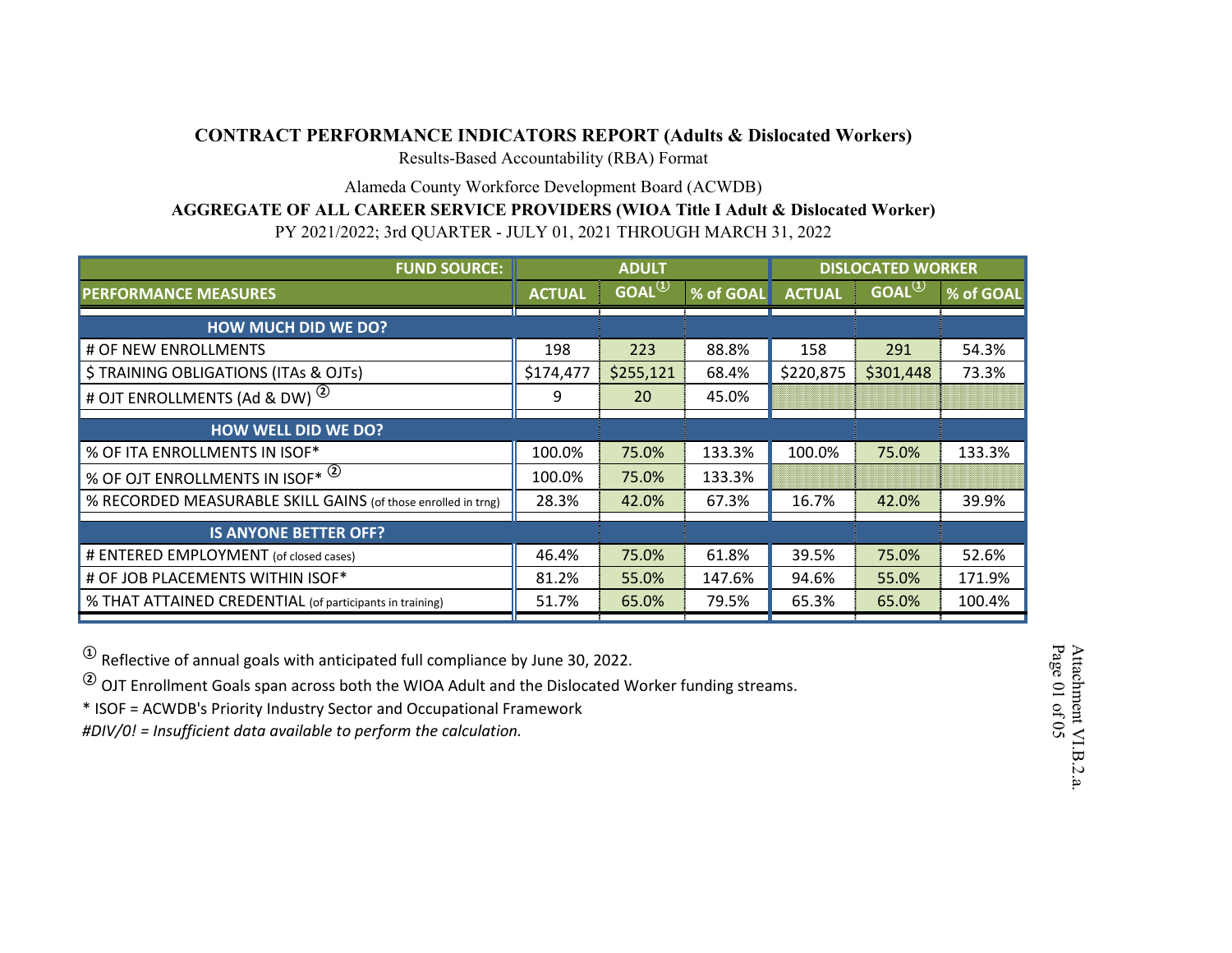## **CONTRACT PERFORMANCE INDICATORS REPORT (Adults & Dislocated Workers)**

Results-Based Accountability (RBA) Format

# Alameda County Workforce Development Board (ACWDB)

# **RUBICON PROGRAMS - Eden Area AJCC - Comprehensive**

PY 2021/2022; 3rd QUARTER - JULY 01, 2021 THROUGH MARCH 31, 2022

| <b>FUND SOURCE:</b>                                           | <b>ADULT</b>  |                     |           | <b>DISLOCATED WORKER</b> |                     |           |
|---------------------------------------------------------------|---------------|---------------------|-----------|--------------------------|---------------------|-----------|
| <b>PERFORMANCE MEASURES</b>                                   | <b>ACTUAL</b> | GOAL <sup>(1)</sup> | % of GOAL | <b>ACTUAL</b>            | GOAL <sup>(1)</sup> | % of GOAL |
| <b>HOW MUCH DID WE DO?</b>                                    |               |                     |           |                          |                     |           |
| # OF NEW ENROLLMENTS                                          | 83            | 87                  | 95.4%     | 70                       | 113                 | 61.9%     |
| \$ TRAINING OBLIGATIONS (ITAs & OJTs)                         | \$91,892      | \$99,497            | 92.4%     | \$91,085                 | \$117,565           | 77.5%     |
| # OJT ENROLLMENTS (Ad & DW) <sup>(2)</sup>                    | 6             | 8                   | 75.0%     |                          |                     |           |
| <b>HOW WELL DID WE DO?</b>                                    |               |                     |           |                          |                     |           |
| % OF ITA ENROLLMENTS IN ISOF*                                 | 100.0%        | 75.0%               | 133.3%    | 100.0%                   | 75.0%               | 133.3%    |
| % OF OJT ENROLLMENTS IN ISOF* <sup>(2)</sup>                  | 100.0%        | 75.0%               | 133.3%    |                          |                     |           |
| % RECORDED MEASURABLE SKILL GAINS (of those enrolled in trng) | 43.6%         | 42.0%               | 103.8%    | 25.8%                    | 42.0%               | 61.4%     |
| <b>IS ANYONE BETTER OFF?</b>                                  |               |                     |           |                          |                     |           |
| # ENTERED EMPLOYMENT (of closed cases)                        | 31.7%         | 75.0%               | 42.3%     | 22.9%                    | 75.0%               | 30.5%     |
| # OF JOB PLACEMENTS WITHIN ISOF*                              | 84.6%         | 55.0%               | 153.8%    | 100.0%                   | 55.0%               | 181.8%    |
| % THAT ATTAINED CREDENTIAL (of participants in training)      | 33.3%         | 65.0%               | 51.3%     | 66.7%                    | 65.0%               | 102.6%    |

**<sup>①</sup>** Reflective of annual goals with anticipated full compliance by June 30, 2022.

**<sup>②</sup>** OJT Enrollment Goals span across both the WIOA Adult and the Dislocated Worker funding streams.

\* ISOF = ACWDB's Priority Industry Sector and Occupational Framework

*#DIV/0! = Insufficient data available to perform the calculation.*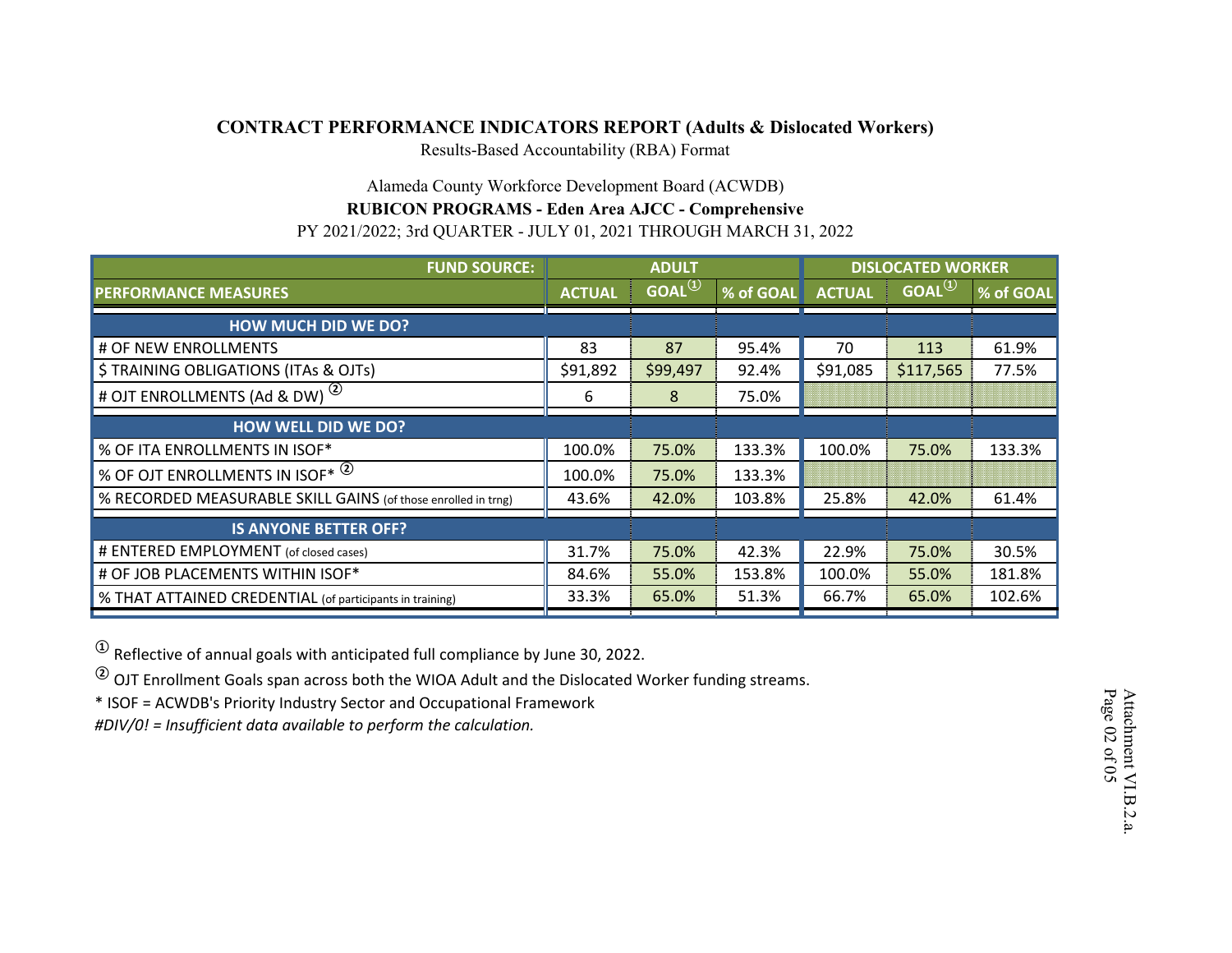### **CONTRACT PERFORMANCE INDICATORS REPORT (Adults & Dislocated Workers)**

Results-Based Accountability (RBA) Format

Alameda County Workforce Development Board (ACWDB)

**OHLONE COLLEGE - Career Services Collaborative (CSC) Lead (North Cities, Tri-Cities, & Valley)**

PY 2021/2022; 3rd QUARTER - JULY 01, 2021 THROUGH MARCH 31, 2022

| <b>FUND SOURCE:</b>                                           | <b>ADULT</b>  |                                |           | <b>DISLOCATED WORKER</b> |                                |           |
|---------------------------------------------------------------|---------------|--------------------------------|-----------|--------------------------|--------------------------------|-----------|
| <b>PERFORMANCE MEASURES</b>                                   | <b>ACTUAL</b> | $GOAL^{\textcircled{\tiny 1}}$ | % of GOAL | <b>ACTUAL</b>            | $GOAL^{\textcircled{\tiny 1}}$ | % of GOAL |
| <b>HOW MUCH DID WE DO?</b>                                    |               |                                |           |                          |                                |           |
| # OF NEW ENROLLMENTS                                          | 115           | 136                            | 84.6%     | 88                       | 178                            | 49.4%     |
| \$ TRAINING OBLIGATIONS (ITAs & OJTs)                         | \$82,586      | \$155,624                      | 53.1%     | \$129,791                | \$183,883                      | 70.6%     |
| # OJT ENROLLMENTS (Ad & DW) <sup>(2)</sup>                    | 3             | 12                             | 25.0%     |                          |                                |           |
| <b>HOW WELL DID WE DO?</b>                                    |               |                                |           |                          |                                |           |
| % OF ITA ENROLLMENTS IN ISOF*                                 | 100.0%        | 75.0%                          | 133.3%    | 100.0%                   | 75.0%                          | 133.3%    |
| % OF OJT ENROLLMENTS IN ISOF* (2)                             | 100.0%        | 75.0%                          | 133.3%    |                          |                                |           |
| % RECORDED MEASURABLE SKILL GAINS (of those enrolled in trng) | 13.0%         | 42.0%                          | 30.9%     | 7.7%                     | 42.0%                          | 18.3%     |
| <b>IS ANYONE BETTER OFF?</b>                                  |               |                                |           |                          |                                |           |
| # ENTERED EMPLOYMENT (of closed cases)                        | 61.0%         | 75.0%                          | 81.4%     | 56.1%                    | 75.0%                          | 74.8%     |
| # OF JOB PLACEMENTS WITHIN ISOF*                              | 77.8%         | 55.0%                          | 141.4%    | 89.1%                    | 55.0%                          | 162.1%    |
| % THAT ATTAINED CREDENTIAL (of participants in training)      | 70.0%         | 65.0%                          | 107.7%    | 63.9%                    | 65.0%                          | 98.3%     |

**<sup>①</sup>** Reflective of annual goals with anticipated full compliance by June 30, 2022.

**<sup>②</sup>** OJT Enrollment Goals span across both the WIOA Adult and the Dislocated Worker funding streams.

\* ISOF = ACWDB's Priority Industry Sector and Occupational Framework

*#DIV/0! = Insufficient data available to perform the calculation.*